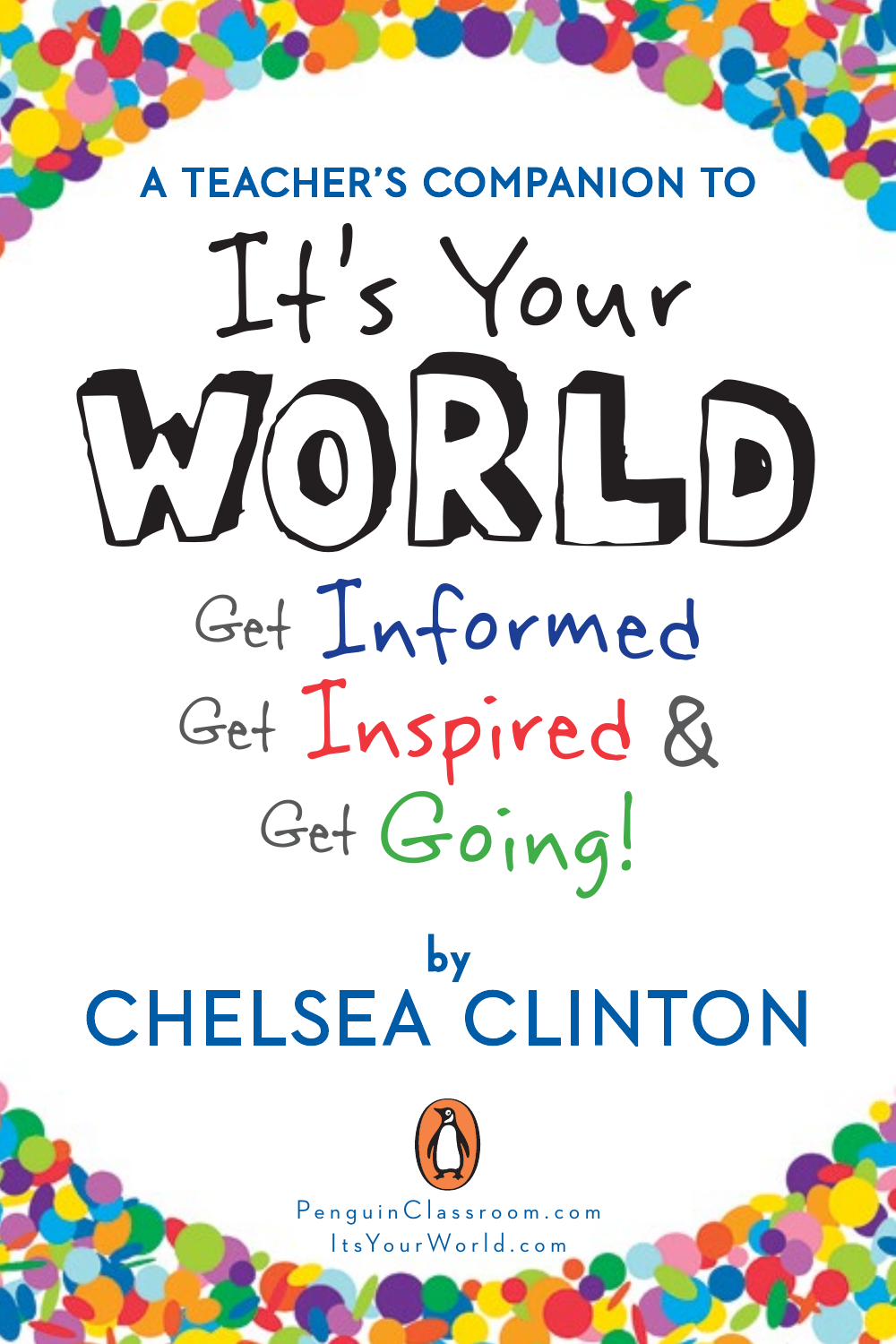#### **About the Author**

CHELSEA CLINTON has always been interested in making the world a better place. When she was a child in Little Rock, Arkansas, one of her favorite books was *50 Simple Things Kids Can Do to Save the Earth*, and as a teenager in Washington, DC, she led her school's service club. While at Stanford, Chelsea worked as a reading and writing tutor and volunteered at the Children's Hospital. Today, she is Vice Chair of the Bill, Hillary & Chelsea Clinton Foundation where she helps lead the work of the Foundation across its various initiatives, with a particular focus on work related to health, women and girls, creating service opportunities, and empowering the next generation of leaders. Chelsea

holds a BA from Stanford University, an MPH from Columbia University, and an MPhil and doctorate degree in international relations from Oxford University. She lives in New York City with her husband, Marc, their daughter, Charlotte, and their dog, Soren. You can follow her on Twitter at @ChelseaClinton or on Facebook at **www.facebook.com/chelseaclinton**.

#### **About the Book**

photo countesy or the authority of

In a book that tackles the biggest challenges facing us today, Chelsea Clinton combines facts, charts, photographs, and stories to give readers a deep understanding of the world around them—and how anyone can make a difference. With stories about children and teens who have made real changes, big and small—in their families, their communities, in our country and across the world—this book will inspire readers of all ages to do their part to make our world a better place.

In addition to informing and inspiring readers about topics including Poverty, Homelessness, Food Insecurity, Access to Education, Gender Equality, Epidemics, Non-Communicable Diseases, Climate Change, and Endangered Species, this book encourages everyone to get going! With suggestions and ideas for action, Chelsea Clinton shows readers that the world belongs to every single one of us, and every one of us counts.

YOU can make a difference. YOU can make a change. It's YOUR world.



This guide was created by Dr. Rose Brock, an assistant professor at Sam Houston State University. Dr. Brock holds a Ph.D. in Library Science, specializing in children's and young adult literature.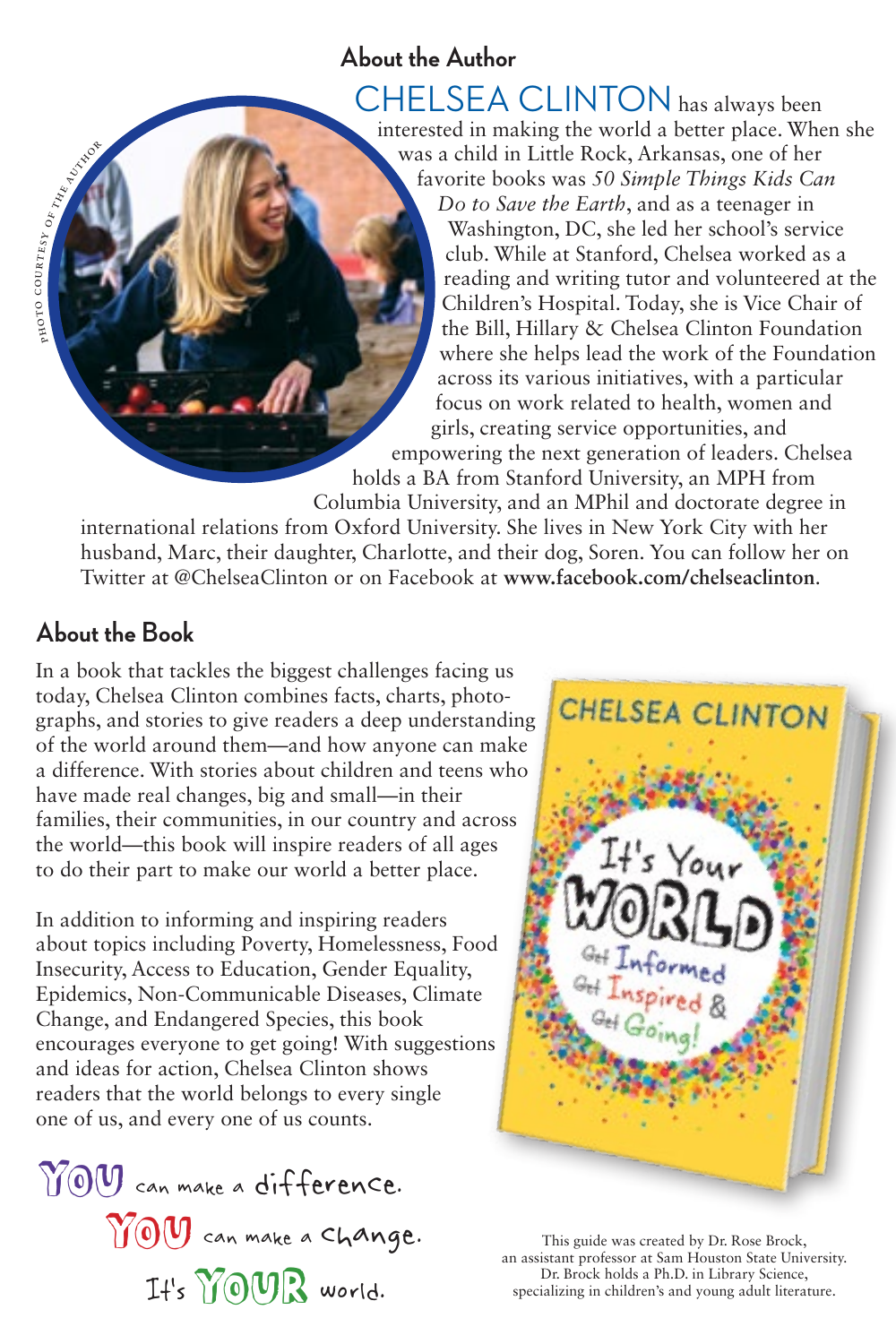### Get Informed!

#### **Using** *It's Your World* **to Invite Discussion and Writing**

#### **For Educators**

The following questions may be utilized throughout the study of *It's Your World* as targeted questions for class discussion and reflection, or alternatively, they can be used as reflective writing prompts.

#### **For Students**

#### **Part One:**

- Before your reading of *It's Your World*, how would you have defined poverty? How has that definition changed after your engagement with the book?
- In your opinion, what are some of the similarities and differences between poverty in the United States and poverty in the rest of the world?
- Discuss the "resource curse." In what ways does a country or region having a prized commodity work against the people? Do you think there are ways to lessen this? If so, what are your ideas?
- Have you ever given or received a care package? How did this gift make you feel? Though they were founded decades ago to help with hunger after World War II, why are gifts of CARE packages (from CARE) still so important?
- Why do you think it's so difficult for children to share their stories about hunger or poor living conditions? If you were in a similar situation, do you think you'd feel the same? Why or why not? What are some of the resources available to students to help them?

#### **Part Two:**

- What's your general opinion of going to school? If you had a choice, would you go? Why or why not?
- Why is attending school sometimes a challenge for children all over the world and how do those with challenges see school as a priviledge?
- Compare your school environment with one featured in the book. Are there any ways in which they are similar? How are they different?
- How are jobs for teens in the United States different from jobs held by youths in other places in the world? Are there any commonalities?
- Consider what you've learned about the global status of girls and women. In what ways does gender impact the lives and opportunities of females in many places throughout the world? Is this inequity a problem in the United States as well? If so, in what ways?
- Identify a few of the hurdles women around the world and at home face today, and discuss possible solutions as a class.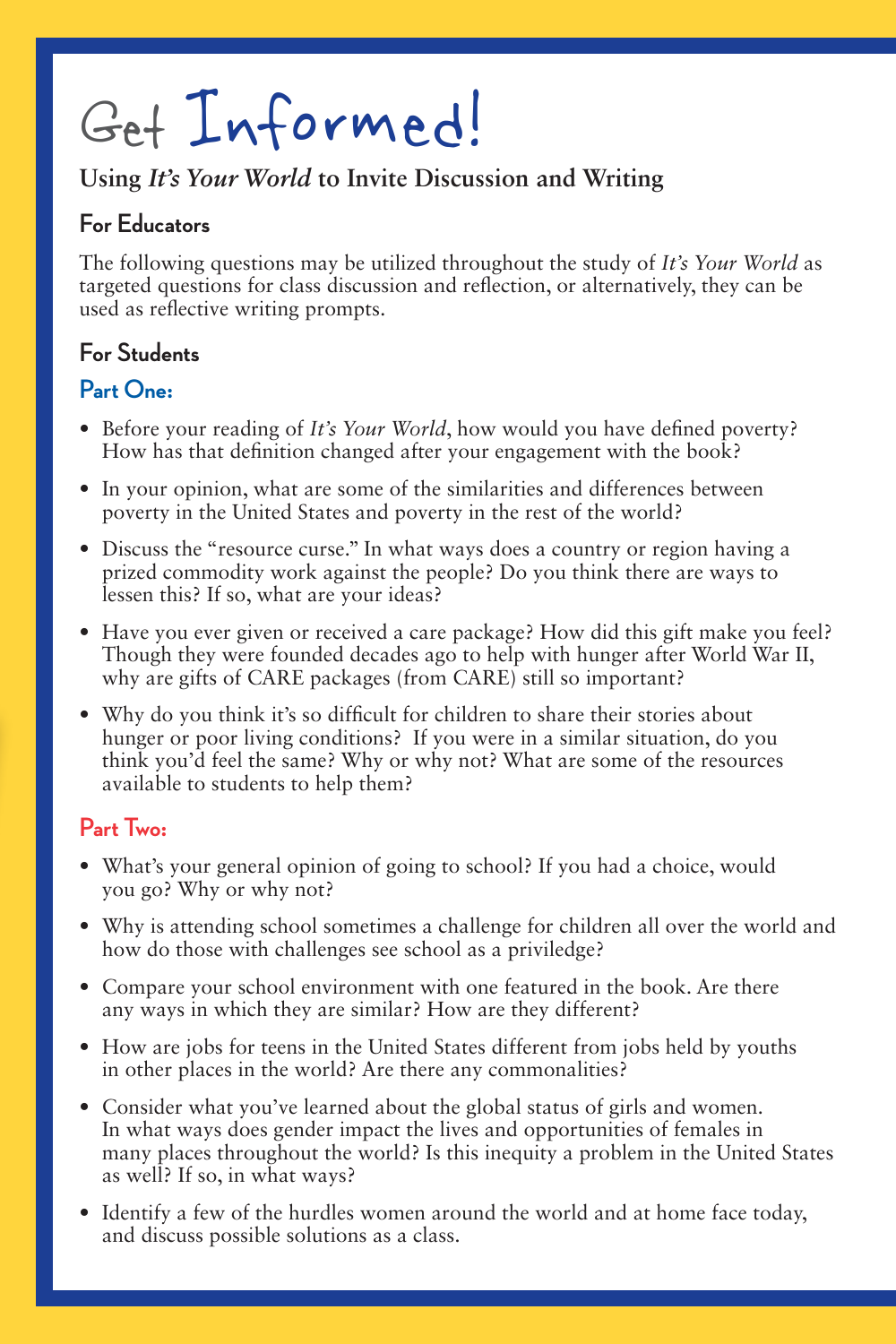#### **Part Three:**

- In your opinion, what are the biggest challenges to leading a healthy lifestyle? Why is motivating others to do the same so difficult?
- Do you know your own family's history of health-related issues? Of those, is there something you are choosing to work hard to prevent in yourself? Why?
- Based on what you learned from *It's Your World* about diseases and other health-related issues, what are some things you can do to protect yourself from illness?
- What are some of the most widespread diseases that exist today, and what can you do to inform others about a specific infectious disease? Brainstorm ways as a class.
- In your opinion, what role does mental health play in your overall well-being? If you feel like you struggle with emotional issues, what can you do about it to feel better?
- What role does bullying play in one's mental health? Can you offer some strategies to help deal with bullies?

#### **Part Four:**

- What's your understanding of climate change? Did the book help you better understand what it is and isn't? Is there anything about climate change that still confuses you? If so, what?
- If you were to change one thing about how you interact with your environment, what would it be and why?
- Brainstorm the best ways to get students like you active in environmental issues.
- What do you believe are the biggest challenges for protecting endangered animals? Do you have any additional ideas of measures that can be taken to protect them?
- In case you haven't read it cover to cover yet, take a closer look at the table of contents of *It's Your World*. After scanning it, what are some areas of personal interest for you? What is it about these particular topics that resonate with you? Do you have a personal connection that makes these topics meaningful?

"  $\frac{1}{1}$ Our world belongs to every single one of us. My hope is that you read this book and feel inspired.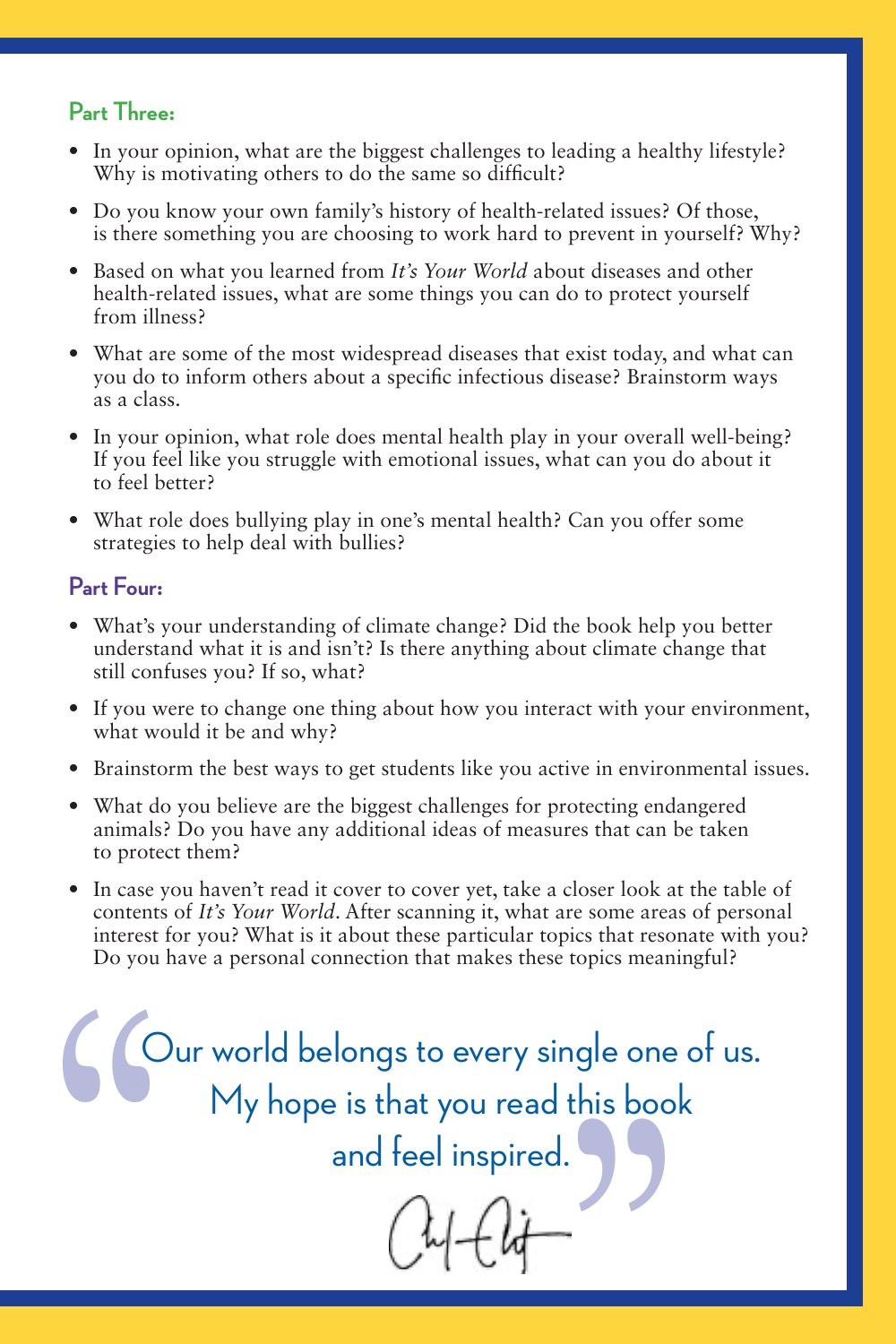### Get Inspired!

#### **Using** *It's Your World* **for Extended Writing and Research Opportunities**

#### **For Educators**

The following instructional prompts offer educators an opportunity to dig deeper with learners as they research and explore topics introduced and explained by Clinton in *It's Your World*. Use all or selected prompts below directly with students as a springboard to further learn, connect, and get informed about their world, allowing this second component to inspire and to be called into action in the next section.

#### **For Students**

- Have you ever used the expression "I'm STARVING!" to describe feeling hungry for your next meal? Using what you've learned from *It's Your World*, research one of the following topics:
	- o Poverty as measured around the world
	- o Malnutrition causes and effects globally
	- o The role of water in conditions of extreme poverty
	- o Global diseases linked to poverty

In addition to your own resources from databases, be sure to visit the following online resources offered by the World Health Organization, the U.N. Development Program, and Oxfam. After gathering this information, select a means to share your information with both classmates and your community at large.

- In 2004, a young boy named Dylan started a program called Lil' MDGs to educate young people about the United Nations' Millennium Development Goals (MDGs). This endeavor was to help combat world hunger and poverty, as well as help mothers and children lead healthier lives, and the goal was to reach MDGs by 2015. Using library and Internet resources, examine the progress of the Lil' MDGs to learn more about their work, being sure to learn the following:
	- o What was Dylan's initial inspiration to develop this program?
	- o Who were his partners in this initiative and where did they live?
	- o What goals did this group of young people set?
	- o What are some of the specific accomplishments made by this group?
	- o Now that the deadline has passed, what goals have not yet been met? Are there ideas to move forward with strategic plans to accomplish them?

After completion, be sure to educate others with your new knowledge about this organization.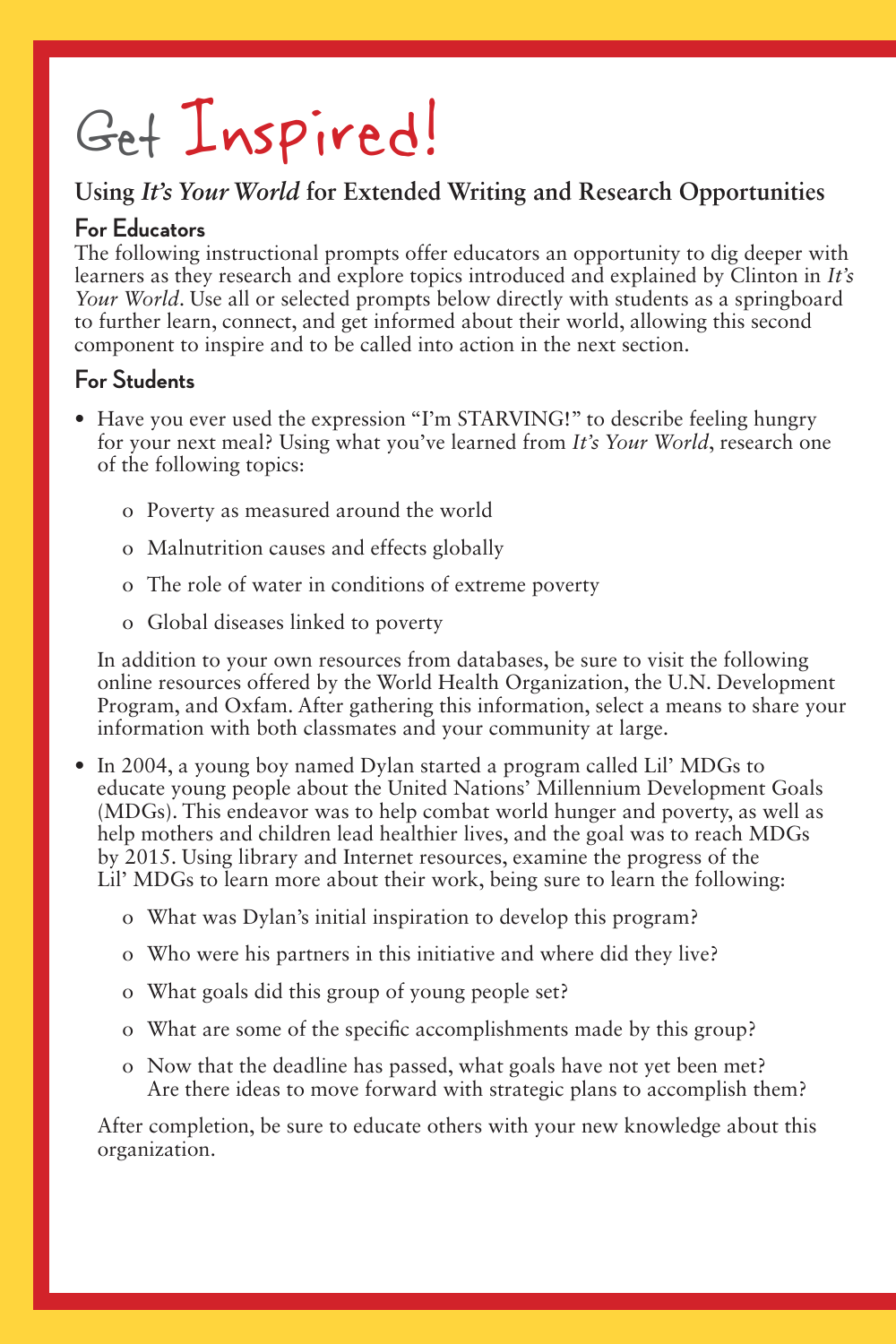• Prior to reading about the section on poverty and homelessness in America (pages 55–69), complete this chart by placing a "+" in the box next to the statements with which you agree and a "0" next to those with which you disagree. You must commit to agreement or disagreement—there are no conditional responses.

| <b>Before Reading</b> | <b>After Reading</b> | <b>Statements</b>                                                                  |
|-----------------------|----------------------|------------------------------------------------------------------------------------|
|                       |                      | Homelessness is a permanent state.                                                 |
|                       |                      | Only certain kinds of people are homeless.                                         |
|                       |                      | Homeless kids don't attend school.                                                 |
|                       |                      | An estimated one million kids at school<br>are homeless at some point in the year. |
|                       |                      | Homeless people are mentally ill.                                                  |

Review these statements in the "Myth Vs Reality" chart on page 59 of *It's Your World*. Then, spend some time reflecting on your responses. After learning more of the facts on homelessness offered in *It's Your World*, invite a small group of your classmates to join you in learning more. Select a subset of the homeless population and dig deeply to become more familiar with this group. Groups could include (but are definitely not limited to military vets and children. After sharing your discoveries with your classmates, engage in further discussion about obstacles and opportunities to assist.

• As shared in *It's Your World*, microlending is the extension of very small loans to impoverished borrowers. Microloans vary in size and scale and are given throughout the world. Research **KivaU.org** to learn more about their lending practices, and either working independently or with a small group, draft a simple "How to" presentation that offers an explanation and benefits of supporting such an organization that can be shared with peers in your classroom, the student body, or your community at large.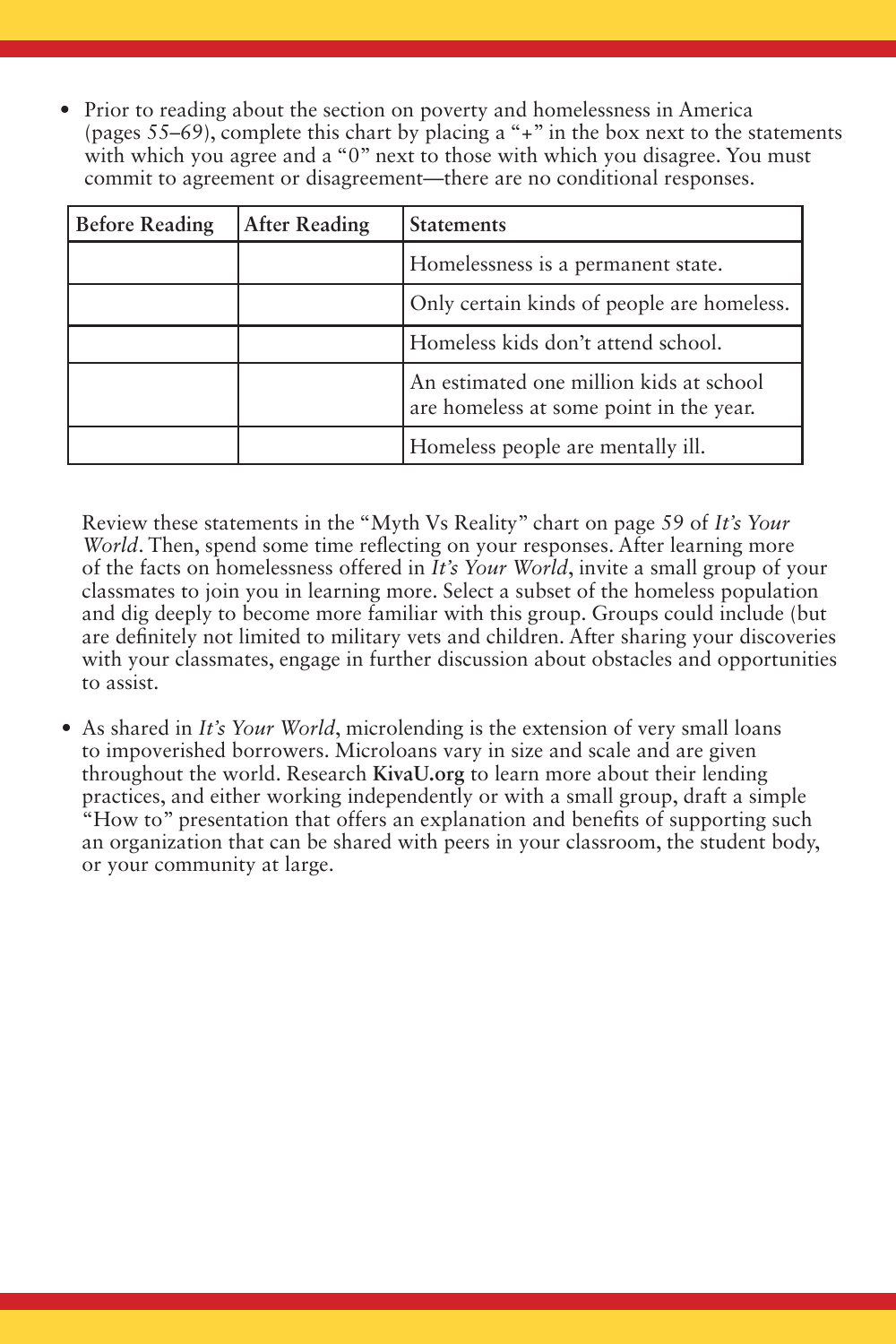- Throughout *It's Your World*, world issues and opportunities for activism are highlighted. Based on your interests, select one of the following broad topics:
	- o Humanitarianism
	- o Impact of actions by an individual person
	- o Individual rights
	- o Body health and diseases
	- o Value of education
	- o Environmental concerns

After making your selection, refer back to the section in the book where that topic was discussed. Select an organization or program highlighted that focuses their endeavors in your area of interest. Using the organization's or programs' website and other sources about the group, ask yourself the following: What have you learned about this subject? Why is it important or significant? Is this the best resource for the issue? Is the work they do significant? Create a tool that can inform others using social media and then get the word out—inspire others with your new knowledge.

My hope is that this book<br>will show you that you can start n<br>a difference now on issues you care<br>in your own way, for your fam<br>your community, and our wor will show you that you can start making a difference now on issues you care about, in your own way, for your family, your community, and our world.

 $\frac{1}{2}$  $\alpha$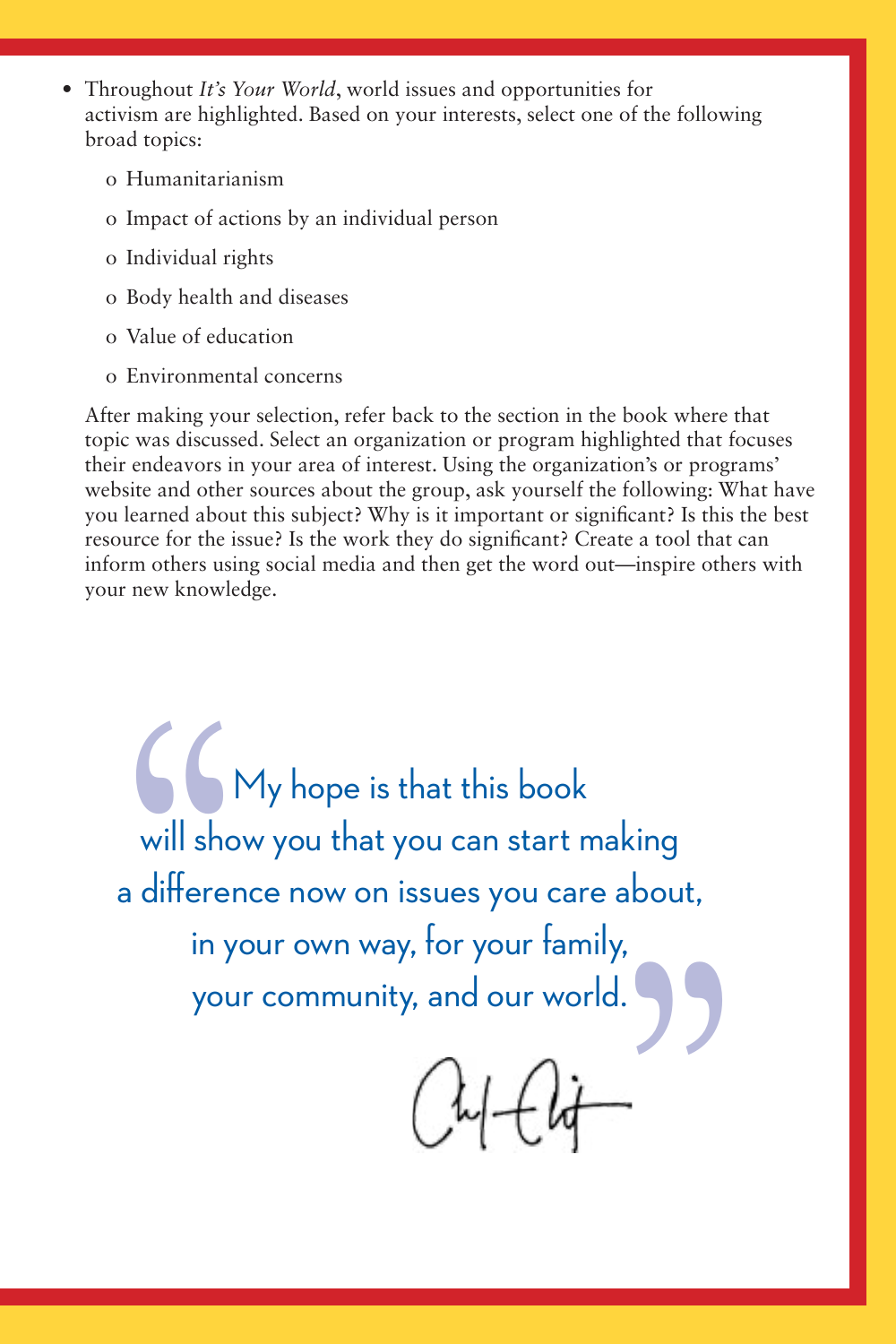## Get Going!

#### **Using** *It's Your World* **to Inspire Youth to Create and Join Service Initiatives**

#### **For Educators**

After inspiring them by sharing what they learned about the work of youth around the world to make it a better place, engage your students to get going! Offer the following examples of service as a catalyst (many more are highlighted in *It's Your World*), being sure to provide advisement and facilitation as learners seek out their own local and global service initiatives.

### Do Something!

#### **Investing in Your Community and the World**

#### **For Students**

- Set up an "Engagement Fair" to highlight service opportunities for other students from your school or community. Work with school administrators to secure a venue where you can inspire others with your new knowledge and encourage them to commit to service as well. Imagine the potential impact of like minded students who all decide they want to commit to finding a way to make your school, your neighborhood, your town, the country, or even the world a better place. As an extension, contemplate ways to take these service opportunities to the next level by proposing a grant-funding opportunity at Do Something www.dosomething.org or raise money to help fund other projects that already support your vision.
- After reading and learning more about the many service opportunities featured in *It's Your World*, select a specific outreach organization or project to serve. Remember, even little things can make a big impact on others. Consider:
	- o Participating in Read to Feed through Heifer International to raise funds to support their work.
	- o Encouraging the adults in your life to volunteer at homeless shelters.
	- o Standing up to bullies online and in real life and supporting kids who are being bullied.
	- o Raising money for No Kid Hungry's efforts to stop child hunger by having a bake sale at school.
	- o Supporting Every Mother Counts to help women in the United States and around the world have safe, healthy pregnancies.
	- o Being patient and kind to anyone you know with autism, Alzheimer's, or any challenge that may affect how people communicate and interact.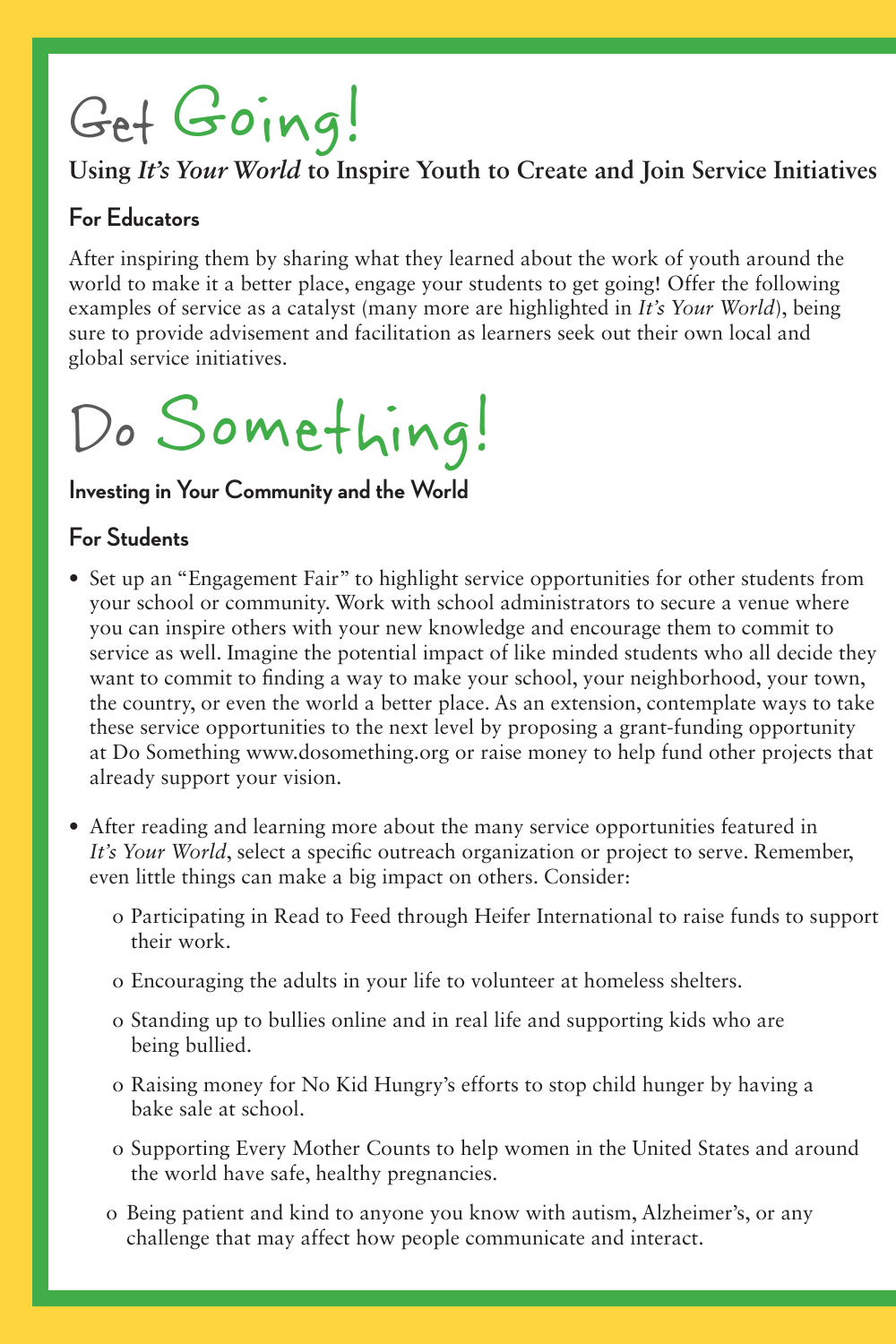- o Organizing and participating in the Campaign for Tobacco-Free Kids' Kick Butts Day.
- o Donating hair to Locks of Love.
- o Taking a CPR class.
- o Helping educate your friends about what the causes and treatments for various diseases are (and what they're not).
- o Writing to elected officials to tell them how important vaccines and support efforts across the world are.
- o Talking to your family about buying (RED) products if and when you can to support the Global Fund.
- o Visiting zoos and national parks.
- o Helping prevent deforestation around the world (you can learn how from the Rainforest Alliance).
- o Using reusable shopping bags and water bottles.
- o Donating books to your local library (or anywhere they will be read!).
- o Fighting for a recycling program in your town if there isn't one.
- Have a unique idea for giving back to the community? Start your own nonprofit! Here are some ideas from teens who have created their own volunteer opportunity:
	- o With eighty-one gardens run by kids in thirty-one states, Katie, creator of Katie's Krops, helps kids all over the country grow healthy food to donate to people in need. Want to start growing your own garden to help people in need? Visit **katieskrops.com** to learn more.
	- o Working with Inter-Faith Food Shuttle, North Carolina native William collected 9,000 pounds of food and raised \$11,000 to buy more food to fill backpacks with when school was in session. Learn more about William or how to start your own backpack program at **thefooddrivekid.org**.
	- o Over the course of almost ten years and with the help of her mother, Pennsylvania native Katherine has raised more than \$300,000 to purchase bed nets to prevent malaria in areas of the world plagued with this disease. Find out more by visiting **nothingbutnets.net**.
	- o Inspired by the reforestation work of Wangari Maathai in Kenya to fight climate change, Felix, a young man from Germany, launched Plant-for-the-Planet with an initial goal of planting one million trees by 2010 and a current goal of one trillion by 2020. Visit **plane-for-the-planet.org** for more.
	- o Nellie and Celia from Hong Kong are working to stop the demand for ivory and its use for educational purposes, as well as to persuade the governments to take firm action against poaching. Learn more about how to join conservation efforts of your own at **worldwildlifefund.com**.